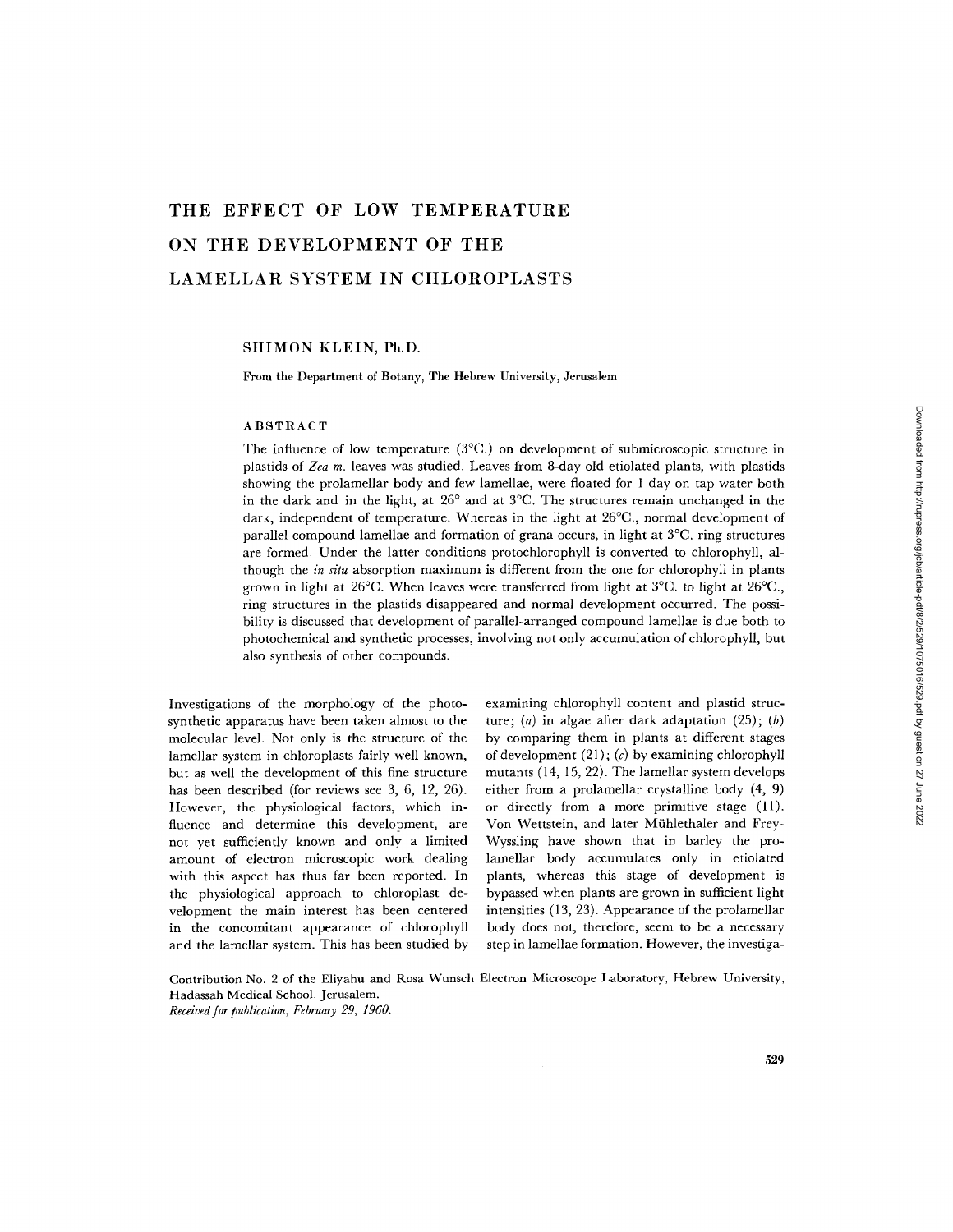tion of the development of the lamellar system in plastids from etiolated plants after illumination is of advantage, particularly because the environmental conditions, leading to formation of these lamellae, can easily be controlled (5).

The influence of external factors and of chemical substances on chloroplast development has been studied only using the light microscope (10, 24, also for references), the single exception being the work of Bogorad *et al.,* who showed an effect of iron deficiency on the chloroplast structure in *Xanthium* leaves (1). The effect of such external conditions on development of submicroscopic structures in general and of the submicroscopic structure of chloroplast in particular has not yet been described.

The present paper, which is a part of a broader investigation in progress, is concerned with the ;nfluence of low temperature on the development of the lamellar system from the prolamellar body.

# MATERIALS AND METHODS

Seeds of *Zea mays,* var. Nave-Yaar 1958, were germinated in vermiculite and kept in a dark room at 26°C. for 8 days. The plants were watered two to three times under weak green light. After 8 days, plants in which the first leaf was about to pierce the coleoptile or just protruded through it, were selected. Only plants with coleoptiles 5 to 6 cm. long were used. The coleoptiles and the leaves were cut from the plants with a razor blade, the leaves freed from the coleoptile and floated in petri dishes on tap water. This operation was also carried out under weak green light. Detached leaves were used because of convenience in handling the material. Control experiments showed that the development of the plastids in these leaves during the experimental period was similar to that in whole plants. Leaves were exposed to the following conditions :

- 1. Darkness at  $26^{\circ}$ C. for 24 hours<br>2. " at  $3^{\circ}$ C. "
- at  $3^{\circ}$ C. "<br>at  $26^{\circ}$ C. "
- 3. Light at  $26^{\circ}$ C. " *4. "* at 3°C. *"*
- 

The leaves were transferred to the cold room in light-tight containers and remained there in the dark for  $\frac{1}{2}$  hour. The boxes were then opened and the leaves exposed to the light. As light source a fluorescent light and an additional 40 W incandescent lamp were used giving an intensity of 200 FC at the site of the leaves.

In a few experiments, whole plants were exposed to the light in the cold room for 24 hours and then transferred to light at 26°C. for an additional 24 hours. Sections were cut from the leaves under the conditions of the treatments and immediately immersed in a veronal-buffered OsO<sub>4</sub> solution of pH. 7,4. Fixation was carried out for  $\frac{3}{4}$  to  $1\frac{1}{2}$  hours in the cold. The sections were dehydrated in graded alcohols, embedded in a methyl-butyl-methacrylate mixture 1:4, and cut with a diamond knife using a Porter-Blum ultra-microtome. The sections were examined in an RCA EMU C3 electron microscope.

### RESULTS

At the beginning of the experiment, the leaves were curled, yellow and, except when transferred to light at 26°C., remained in this state. Only in light at 26°C. did the leaf sheath expand, flatten out, and turn visibly green. Although no visible change to green occurred in the light at 3°C., nevertheless protochlorophyll in the examined leaves was converted to chlorophyll, as found by determining the absorption spectrum of whole leaves using the opal glass method described by Shibata (16). While the absorption spectrum of leaves kept in darkness showed a maximum at

### FIGURE 1

Plastid from ctiolated 8-day-old corn plant. The crystalline arrangement of the "prolamellar body" and lamdlae protruding out from it are visible. Size of polystyrene particle  $0,34 \mu. \times 82,000.$ 

#### FIGURE 2

Plastid from 8-day-old etiolated corn plant after the detached leaf was floated for I day on tap water at 26°C, in the dark. Note connection between prolamdlar body and outer plastid membranes. Size of polystyrene particle 0,34  $\mu$ .  $\times$  70,000.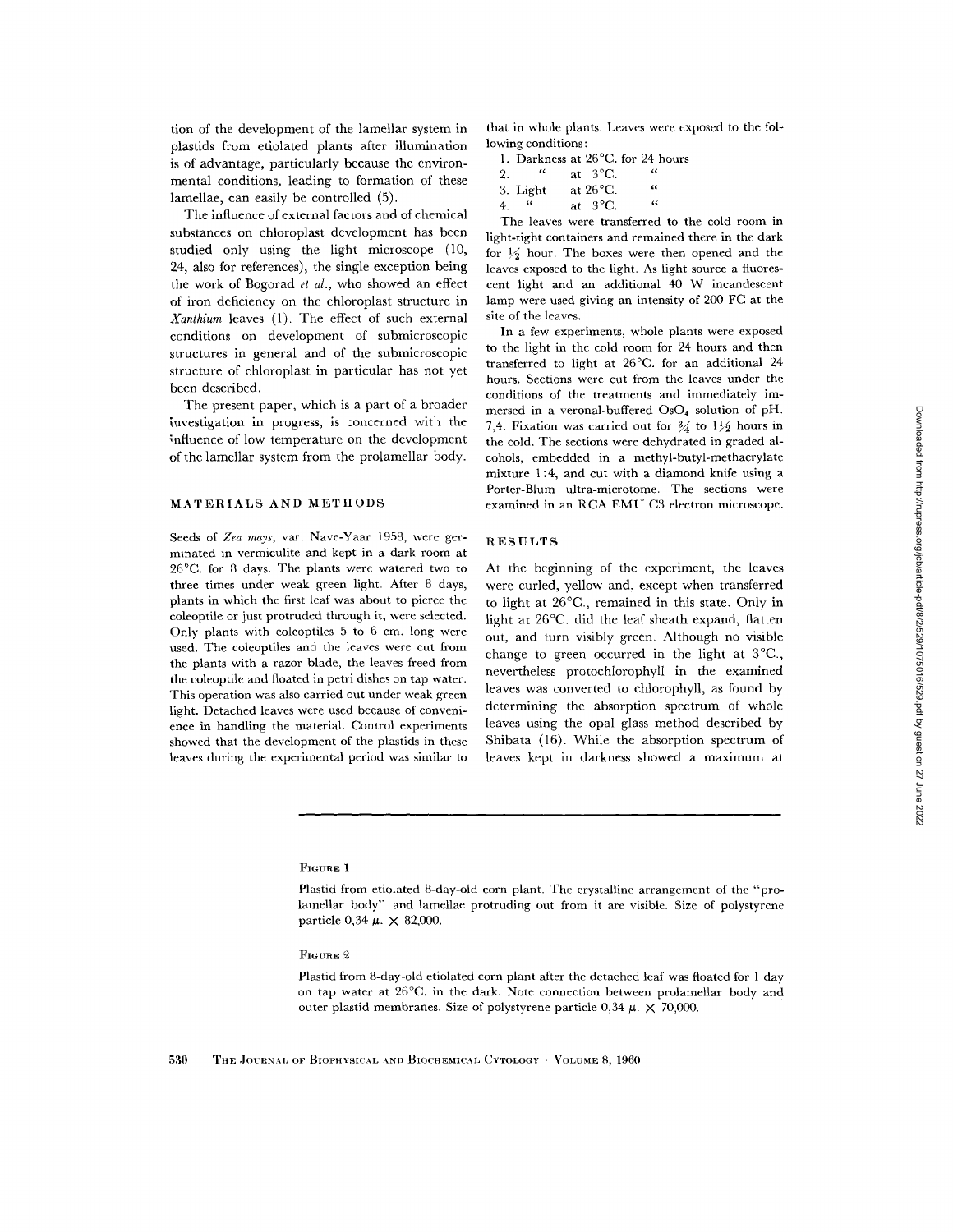

KL~Ix *Lamellar System in Chloroplasts* 531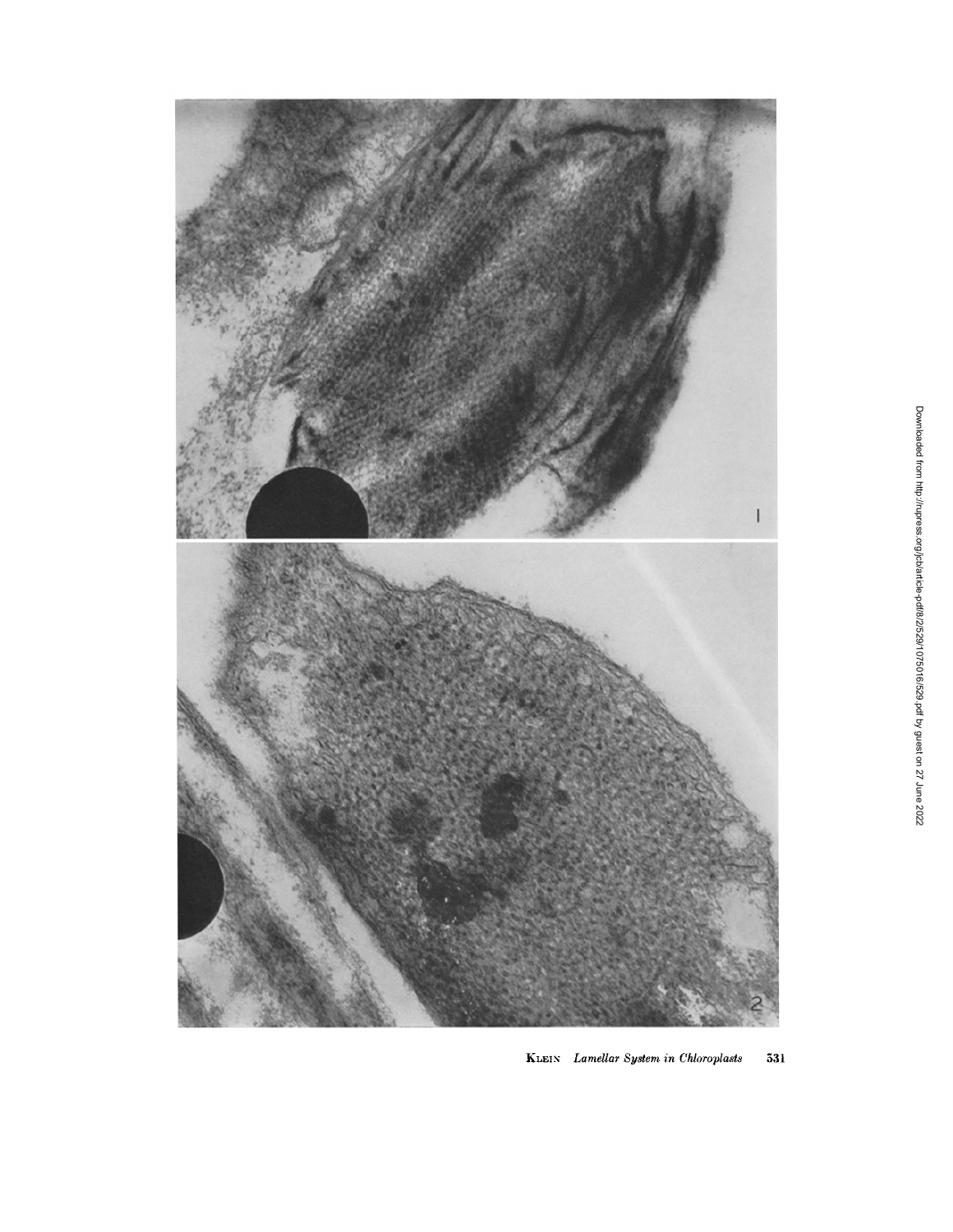647 m $\mu$ , indicating protochlorophyll, the maximum for leaves kept in the light at 3°C. was at 671 m $\mu$ . In leaves grown in light at 26<sup>o</sup>C., the maximum was at  $675~\text{m}\mu$  and absorption was much stronger than in the earlier cases. From the data of Koski *et al.* (8), Smith (19), Koski and Smith (7), Smith and Young (18), it is evident that at low temperatures up to 80 per cent of the protochlorophyll may be converted to chlorophyll during the first minutes of illumination, while little or no increase occurs during the subsequent illumination.

Blackening of the tissues in the  $OsO<sub>4</sub>$  fixative was dependent on the temperature to which the plants or leaves had previously been exposed. All those kept for 1 day at 26°C., either in light or darkness, blackened during fixation, whereas none of those kept at 3°C. showed darkening and the tissues remained pale brown. The blackening of the tissues was independent of illumination, and only depended on temperature. It can be assumed that the variation in blackening was not due to different penetration of the fixative through closed or open stomata but to compositional differences brought about by the treatment with the different temperatures.

## *Chlor@last Structure."*

The starting material (8-day-old etiolated leaves) contained plastids as shown in Fig. 1. The "prolamellar" body is clearly visible and so are a number of lamellae radiating out from the structure. Whereas the prolamellar body was found in all the plastids, the number of lamellae varied from plastid to plastid. According to von Wettstein (21), protrusion of vesicles from the prolamellar body and formation of primary layers occur in barley even in the dark. In our experiments the corn plants were exposed occasionally to doses of very weak, green light, which is known to be weakly active in chlorophyll transformation. It cannot, therefore, be stated with certainty

whether or not these lamellae were formed in the darkness or under the influence of this light. Vacuoles with a light inner core were frequently visible. These cores have usually been described as starch vacuoles. However, the leaves gave very poor iodine-potassium-iodide reactions and it seems to be far from certain that these structures actually contain starch grains. Occasionally different vacuoles, probably resulting from swelling of the plastids, were formed between the border membranes and the prolamellar body, which itself remained intact. Plastids in excised leaves that were kept an additional 24 hours in the dark at 26°C. did not change significantly (Fig. 2). It may be noted that the prolamellar body is not set apart from the plastid membranes, but it is connected to the latter by a complicated system of canals and vesicles. Certain differences appeared at 3°C. in the dark (Figs. 3 and 4), resulting mainly in the more frequent appearance of a network of small vesicles instead of the more compact prolamellar body in plants kept at the higher temperature. In these pictures it can be clearly seen that the "strands" protruding from the prolamellar body are the result of fusion of vesicles (Fig. 4).

The most striking differences were found between the light treatments at  $3^\circ$  and  $26^\circ$ C., respectively. Whereas the plastids developed normally at 26 °C. and showed well developed lamellar systems with grana, the structures found after 24 hours, in the light at 3°C., were quite abnormal (Figs. 5 to 7). Instead of parallel-stacked lamellae a kind of "concentric ring system" could be seen. In most cases nothing remained of the "crystalline" prolamellar body itself. The concentric rings, however, are not completely comparable with the compound lamellae which developed in the light after 24 hours. They seemed still to be partly made up of small vesicles which resembled those found in plastids in the dark at 3°C. The light, therefore, did not seem to change the

#### FIGURES 3 and 4

Plastids from 8-day-old etiolated corn plant, the detached leaf of which was floated for 1 day on tap water at 3°C. in the dark. In Fig. 3 the crystalline arrangement of the prolamellar body is visible; in Fig. 4 it is seen to consist of a network of elongated vesicles. Fig. 3,  $\times$  47,000. Fig. 4,  $\times$  47,000.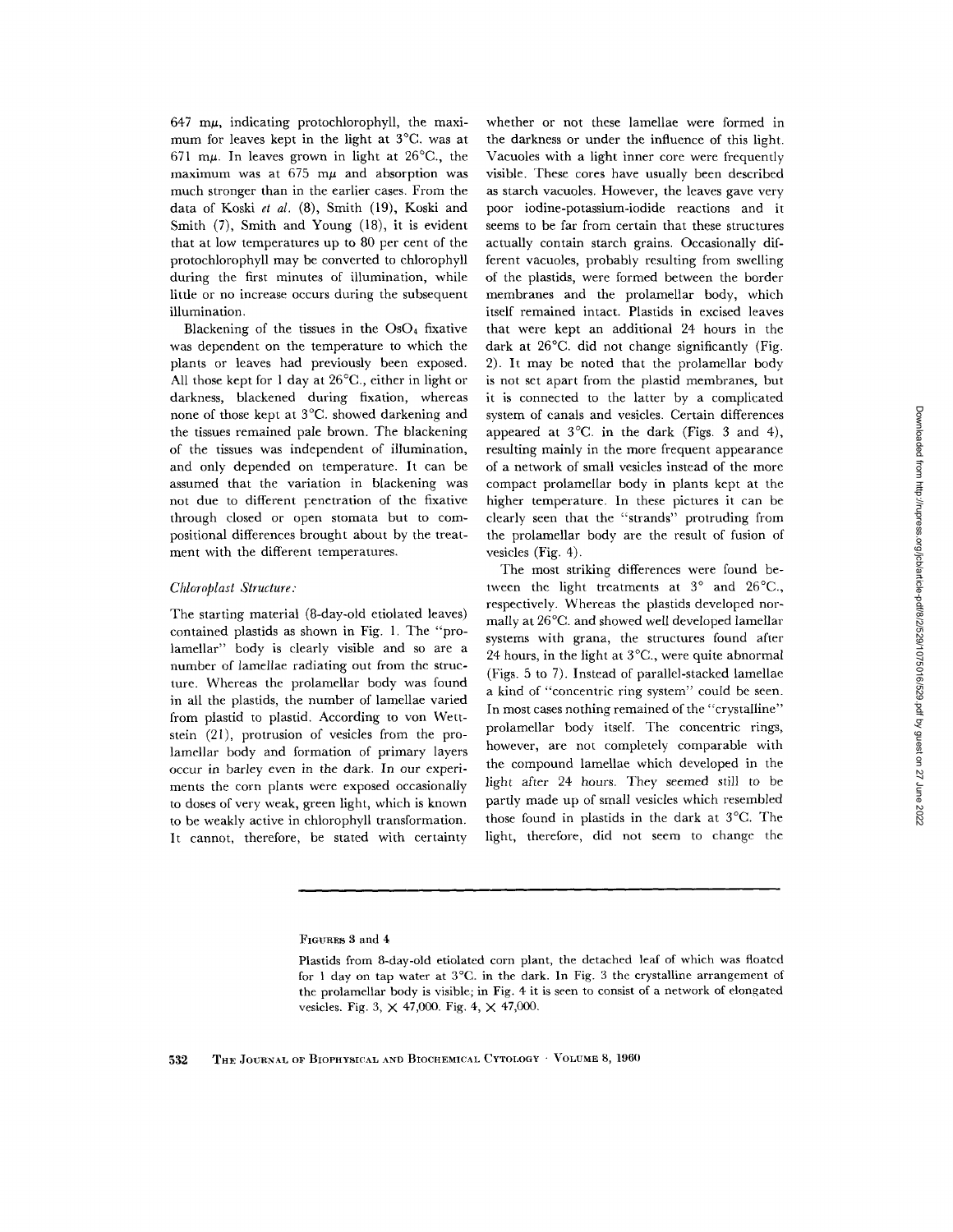

*KLEI.~ Lamellar System in Chloroplasts* 533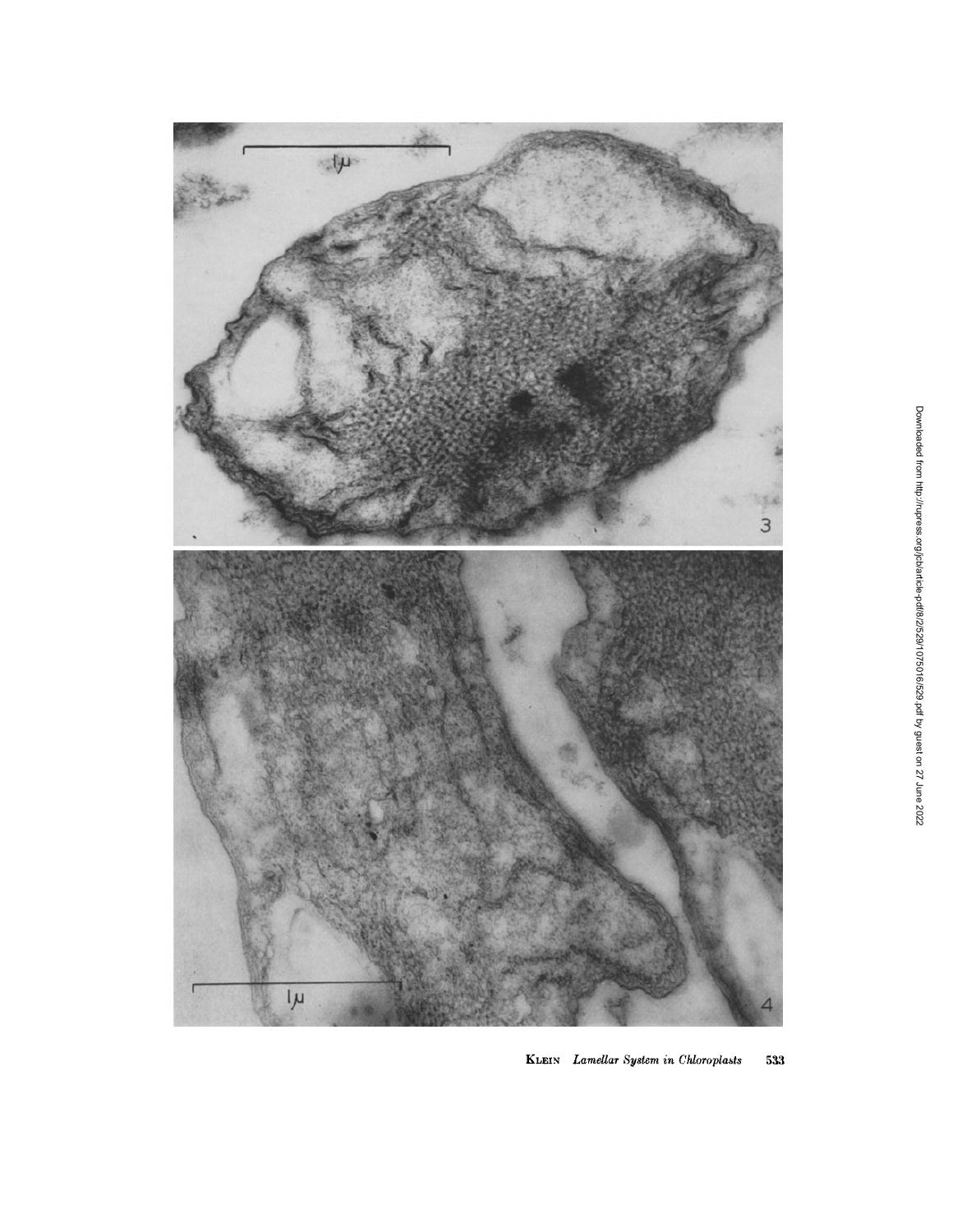structures themselves as much as it influenced their arrangement.

It was of interest to investigate whether these abnormal plastids could develop further at higher temperatures. Plants from which samples had been taken after 1 day at 3°C. in light were transferred to 26°C. and illuminated for another 24 hours, during which time they greened visibly. (At the end of this period nothing of the ring structure could be found in the plastids which now contained normal lamellae and grana (Figs. 9 and I0).) No differences between them and plastids from plants grown for 2 days in light at 26°C. could be found.

The changes induced by low temperature and light are not unique for the condition described. In preliminary experiments we found that the same changes occurred when etiolated leaves were exposed for 1 day to light at 26°C., while floating on  $10^{-4}$  DNP (dinitrophenol) solutions. Under these conditions uneven greening of the leaves occurred, some areas remaining yellow. Plastids from these areas showed ring configurations (Fig. 8) similar to those kept in the light at 3°C.

# DISCUSSION

A number of differences could be observed between plants kept for l day in light at 3°C. and those kept at 26°C. besides structural differences in plastids; at 3°C. the leaves remained curled, no expansion of leaf surface occurred, and protochlorophyll was converted to chlorophyll without or with only a very limited further accumulation of chlorophyll. At 26°C. the leaf turns green and the leaf sheath expands. Granick has found that during leaf expansion there is an increase in total

nitrogen and protein both in the protoplasma and in the chloroplasts (2). This has been substantiated by the findings of Stäubli, who detected greater amounts of RNA in isolated "young" chloroplasts than in mature ones (20). Development of the lamellar system has frequently been associated with changes in chlorophyll content. Von Wettstein found an increasing amount of chlorophyll in developing plastids (21) and correlation between chlorophyll content and lamellar structure in barley mutants (22). Wolken (25) has shown that in *Euglena* upon dark adaptation both chlorophyll and lamellar structure are lost and that whenever chlorophyll is detected, lamellar structure is found.

The change from the prolamellar body to a system of lamellae may, therefore, be assumed to be dependent on a variety of factors, including synthesis of chlorophyll, protein, and other compounds. At 3°C., however, most of the synthetic processes are very much slowed down. Under this condition protochlorophyll conversion due to photochemical activity occurs with few or no other accompanying metabolic changes.

The same holds for leaves floated on DNP solutions. The concentration used is known to inhibit oxidative phosphorylation and does not allow ATP requiring processes to proceed.

It is impossible to tell whether the ring formations in the plastids, as seen in the electron microscope, are artefacts due to fixation or to the procedures following fixation, or whether these forms actually occur in the plants. However, since they were found only under the conditions stated and not in the other experiments, they are indicative of changes in the prolamellar body.

The formation of ring structure has been

Plastids with "ring formations" from 8-day-old etiolated corn plants, the detached leaves of which were floated for 1 day on tap water at 3°C. in the light. Parts of the rings are built up by vesicles. Fig. 5,  $\times$  39,000. Fig. 6,  $\times$  35,000.

FIGURE 7

Plastids with ring formation from 8-day-old etiolated plants, after the whole plant was exposed to light for 1 day at 3°C. Size of polystyrene particle 0,34  $\mu$ .  $\times$  17,000.

#### FIGURE 8

Plastids in 8-day-old etiolated corn plants, the leaves of which were floated for l day on a 10<sup>-4</sup>  $\text{M}$  DNP solution in the light at 26°C.  $\times$  26,000.

FIGURES 5 and 6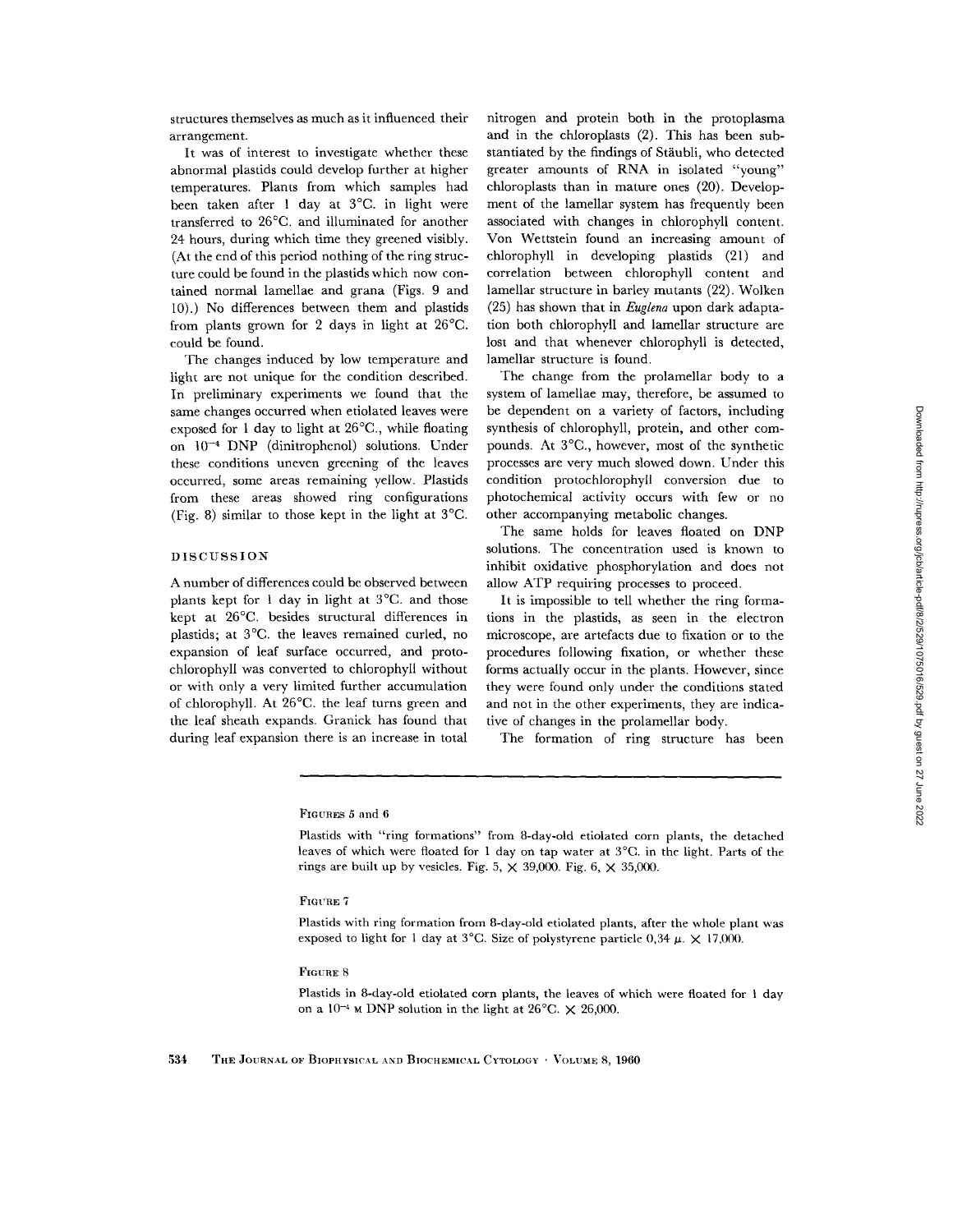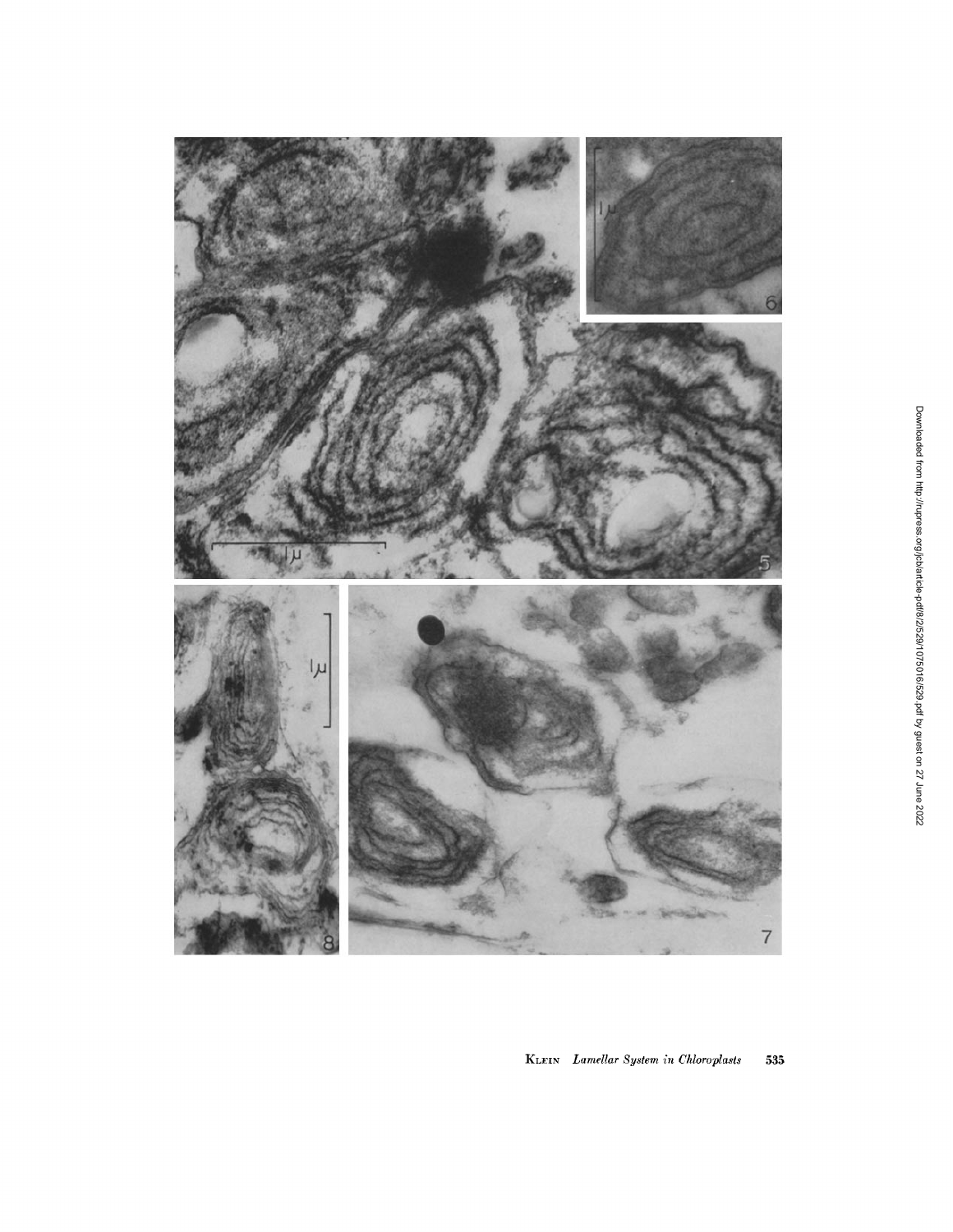previously noticed in plant cells. Von Wettstein (23) found them after prolonged etiolation (20 day) in corn and also in the barley mutant *Xantha*  10, which is said to be devoid of both protochlorophyll and chlorophyll. Von Wettstein draws the conclusion that  $(a)$  chlorophyll is not essential for the formation of the lamellae proper, but rather for their arrangement and stacking and  $(b)$ that the parallel arrangement of lamellar discs is dependent on a photochemical reaction, leaving open the question whether the presence of chlorophyll is sufficient to secure the further development of chloroplast lamellae. It is difficult to ascertain whether the ring structures found in our experiments are identical with those described by yon Wettstein. However our results show that at least with 8-day-old etiolated corn plants light is necessary, not only for the parallel arrangement of the lamellae but even for the formation of ring structures. This 8-day-old material is probably less deranged than the older material used by yon Wettstein. Our results also indicate that the amount of chlorophyll accruing from the conversion of protochlorophyll, existing in the plastids of etiolated leaves, is not sufficient to secure normal development and parallel arrangement of lamellae.

It appears, therefore, that the prolamellar body in the absence of synthetic processes, but in presence of (and perhaps under the influence of) small amounts of chlorophyll is broken up into more or less concentric layers or spheres.

The actual build-up of straight compound lamellae could well be the result of increased chlorophyll production and synthesis of other compounds. This is indicated by the appearance of normal lamellae and grana, when plants containing plastids with ring formation were transferred to light at 26°C., *i.e.* to conditions favouring synthetic processes. It may also be noticed that

the absorption peak for chlorophyll in illuminated plants grown at 3°C. is at a different wave length than that for plants grown at 26°C., when measured in intact leaves (671 versus 675 m $\mu$ ). No such differences have been reported for extracts. It is of interest that Shibata (17) when studying the transformation of protochlorophyll to chlorophyll in intact leaves at normal temperatures, found this process to consist of 3 steps, the first occurring in the light, the other two in darkness. Absorption maxima for the steps occurring in darkness were 671 to 672, and 674 to 676 A, respectively. Since he found differences in the spectra only in intact leaves, but identical spectra in ether extracts, he maintained that "it is probable that the change from one (form of chlorophyll) to the other is a change *in vivo* in the nature of the combination of chlorophyll a with other substances, presumably protein." Whereas the peak in the case of those of our leaves which have been kept at 26°C. in light coincides with the peak for the "finished" chlorophyll in Shibata's material, the plants kept in light in the cold show a peak identical with his after the first dark reaction. These findings too make it plausible that the difference between plastids with ring formation and those containing normal lamellae is not due to different amounts of chlorophyll alone, but also to differences in other components, presumably proteins.

It may be concluded, therefore, that the formation of lamellae from the prolamellar body is tantamount not only to a physical rearrangement of already existing substances under the influence of chlorophyll but that additional synthetic processes are involved.

The author wishes to thank Mrs. Y. Ilam for help with the spectrophotometric measurements and Miss N. Krishmaro for technical assistance. Thanks are

#### **FIGURE 9**

Plastid from 8-day etiolated corn plant, which was exposed to light for 1 day at 3°C. and then an additional day at  $26^{\circ}$ C. The rings structure has disappeared and the normal chloroplast structure is visible. Size of polystyrene particle 0,34  $\mu$ .  $\times$  41,000.

#### FIGURE 10

Detail from a plastid in material treated as for Fig. 9, showing the normal arrangement of more or less parallel inter-grana lamellae and grana.  $\times$  110,000.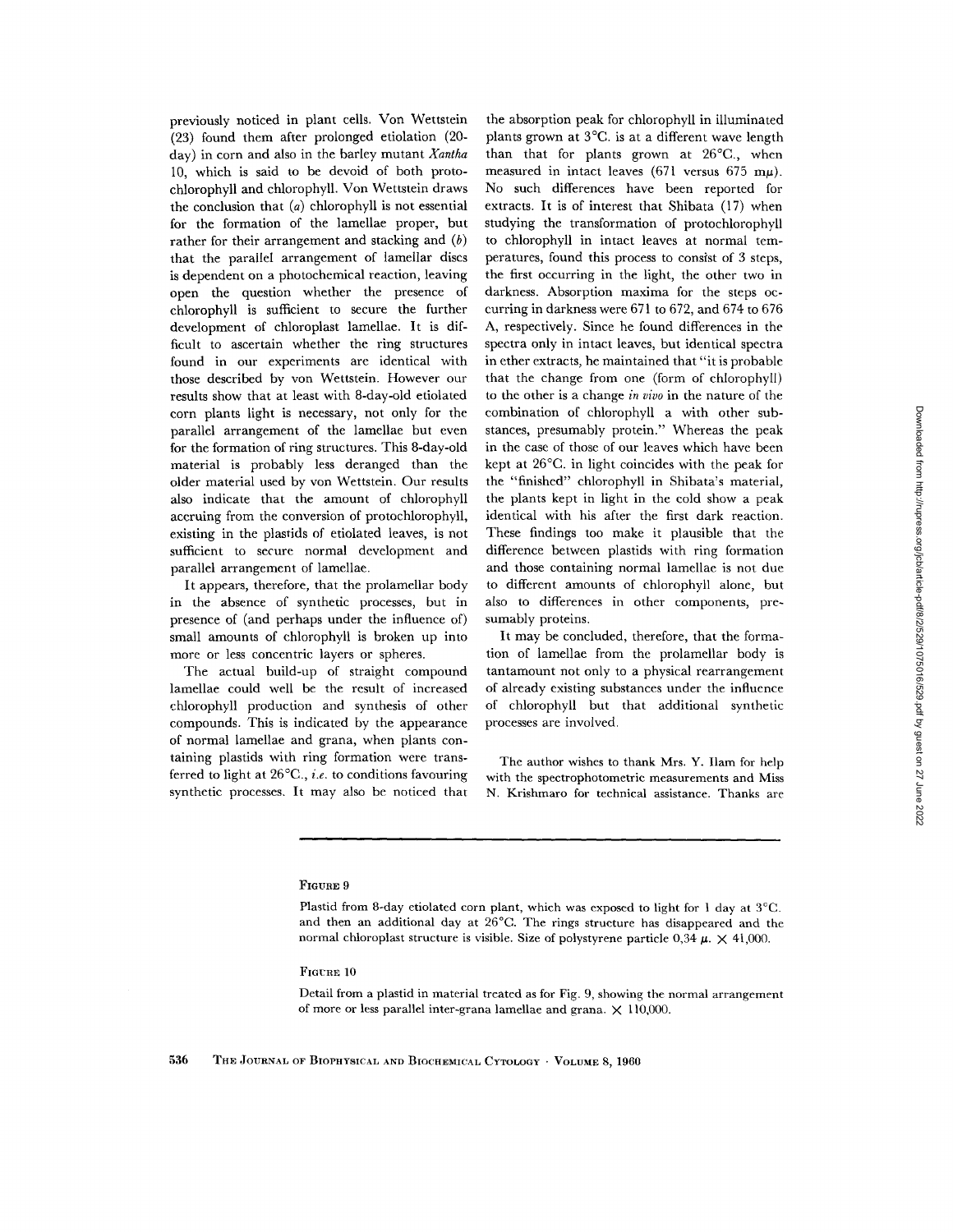

KLEIN *Lamellar System in Chloroplasts* 537